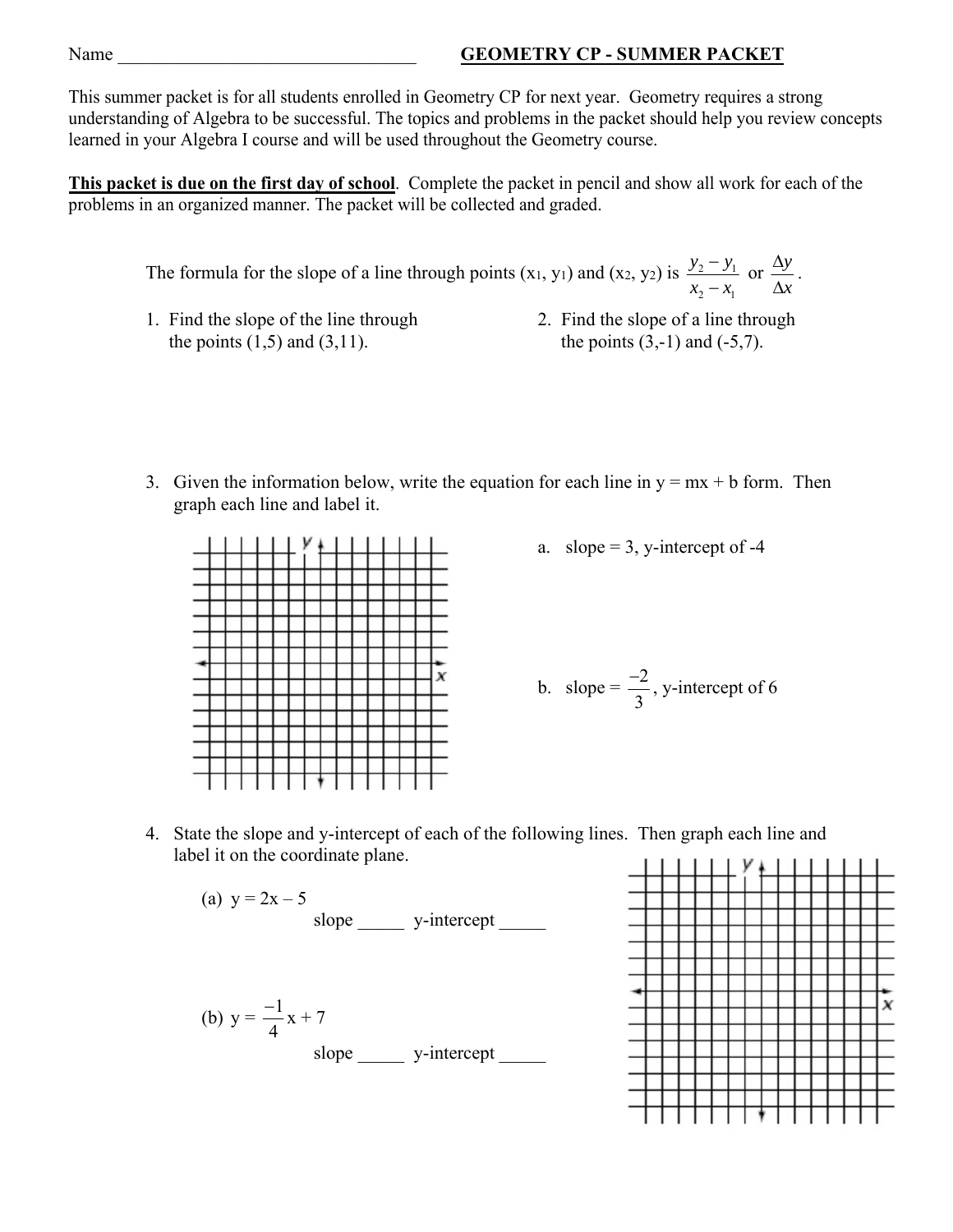5. Find the slope and y-intercept of each of the following lines, then graph it.





- 6. (a) Find the slope of the line with y-intercept of 6 which passes through the point (3,4). *[HINT: Find out what ordered pair corresponds to a "y-intercept of 6"]*
	- (b) Write the equation of this line slope-intercept  $(y = mx + b)$  form.
- 7. What is the slope of the points  $(7,4)$  and  $(-2,4)$ ?
- 8. Given a point in col. A, translate (slide) as indicated, and write the new point in col. B.

| $\overline{A}$ | Translation                    | в |
|----------------|--------------------------------|---|
| (2,3)          | 4 right, 3 down                |   |
| $(-7, -4)$     | $6 \text{ up}, 4 \text{ left}$ |   |
| (0, 6)         | 4 right, 5 down                |   |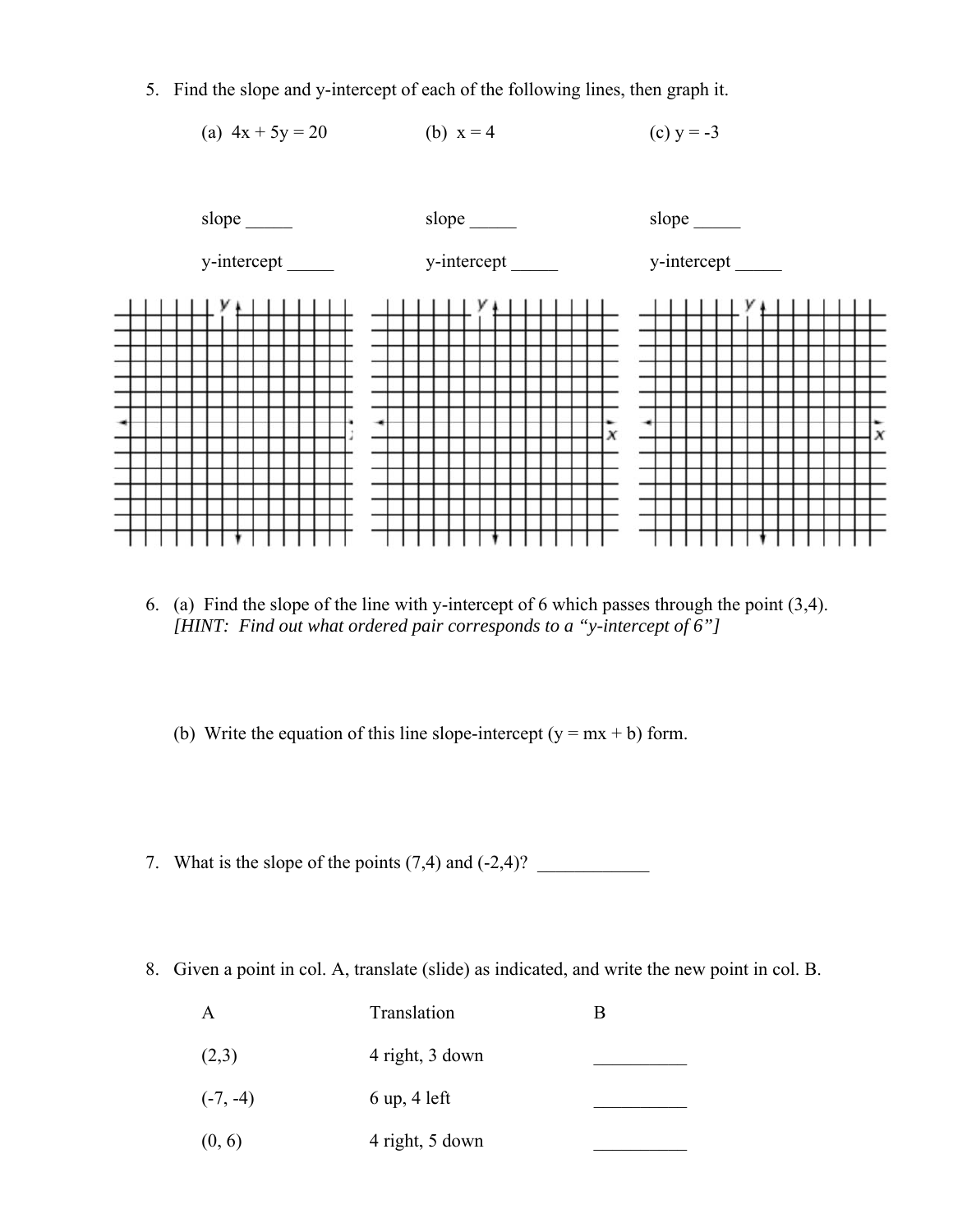Solve for the variable. Be sure to show all work for each problem.



x = \_\_\_\_\_\_\_\_\_\_ x = \_\_\_\_\_\_\_\_\_\_